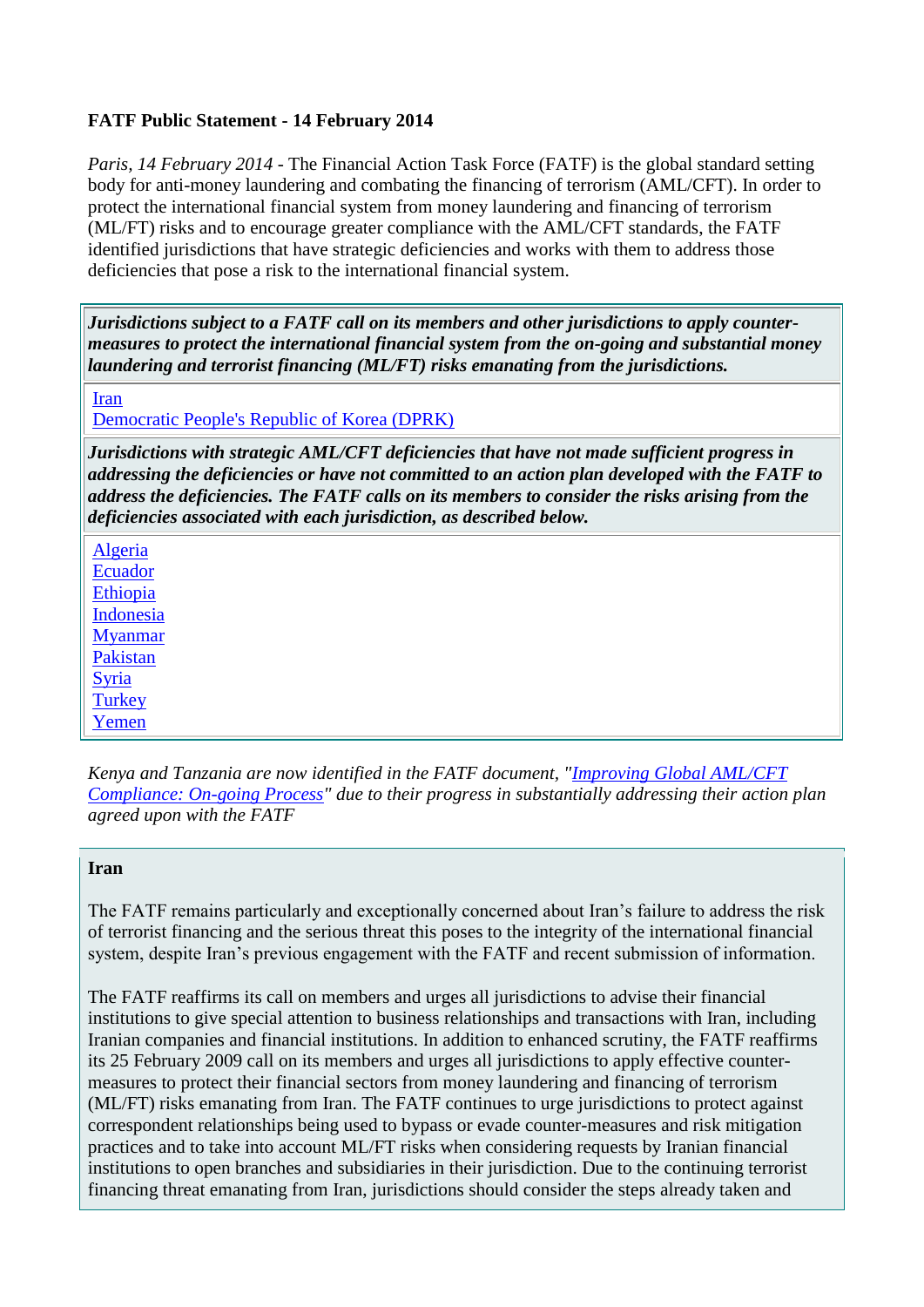possible additional safeguards or strengthen existing ones.

The FATF urges Iran to immediately and meaningfully address its AML/CFT deficiencies, in particular by criminalising terrorist financing and effectively implementing suspicious transaction reporting (STR) requirements. If Iran fails to take concrete steps to continue to improve its CFT regime, the FATF will consider calling on its members and urging all jurisdictions to strengthen counter-measures in June 2014.

### **Democratic People's Republic of Korea (DPRK)**

The FATF remains concerned by the DPRK's failure to address the significant deficiencies in its anti-money laundering and combating the financing of terrorism (AML/CFT) regime and the serious threat this poses to the integrity of the international financial system. The FATF urges the DPRK to immediately and meaningfully address its AML/CFT deficiencies.

The FATF reaffirms its 25 February 2011 call on its members and urges all jurisdictions to advise their financial institutions to give special attention to business relationships and transactions with the DPRK, including DPRK companies and financial institutions. In addition to enhanced scrutiny, the FATF further calls on its members and urges all jurisdictions to apply effective countermeasures to protect their financial sectors from money laundering and financing of terrorism (ML/FT) risks emanating from the DPRK. Jurisdictions should also protect against correspondent relationships being used to bypass or evade counter-measures and risk mitigation practices, and take into account ML/FT risks when considering requests by DPRK financial institutions to open branches and subsidiaries in their jurisdiction.

The FATF urges the DPRK to engage again with the FATF to address its AML/CFT deficiencies.

### **Algeria**

Algeria has taken steps towards improving its AML/CFT regime, including by issuing a decree to improve Algeria's implementation of obligations to freeze terrorist assets. However, despite Algeria's high-level political commitment to work with the FATF and MENAFATF to address its strategic AML/CFT deficiencies, Algeria has not made sufficient progress in implementing its action plan within the established timelines, and certain strategic deficiencies remain. Algeria should continue to work on implementing its action plan to address these deficiencies, including by: (1) adequately criminalising terrorist financing; (2) establishing and implementing an adequate legal framework for identifying, tracing and freezing terrorist assets and (3) adopting customer due diligence obligations in compliance with the FATF Standards. The FATF encourages Algeria to address its deficiencies and continue the process of implementing its action plan.

### **Ecuador**

Ecuador has taken significant steps towards improving its AML/CFT regime, including by enacting a new criminal code, which includes provisions aimed at addressing deficiencies in Ecuador's criminalisation of money laundering and terrorist financing, and regime for freezing terrorist assets. The FATF welcomes these developments but has not assessed these provisions due to their very recent nature, and therefore the FATF has not yet determined the extent to which they address any of the following issues: (1) ensuring adequate criminalisation of money laundering and terrorist financing; (2) establishing and implementing adequate procedures to identify and freeze terrorist assets; (3) implementing adequate procedures for the confiscation of funds related to money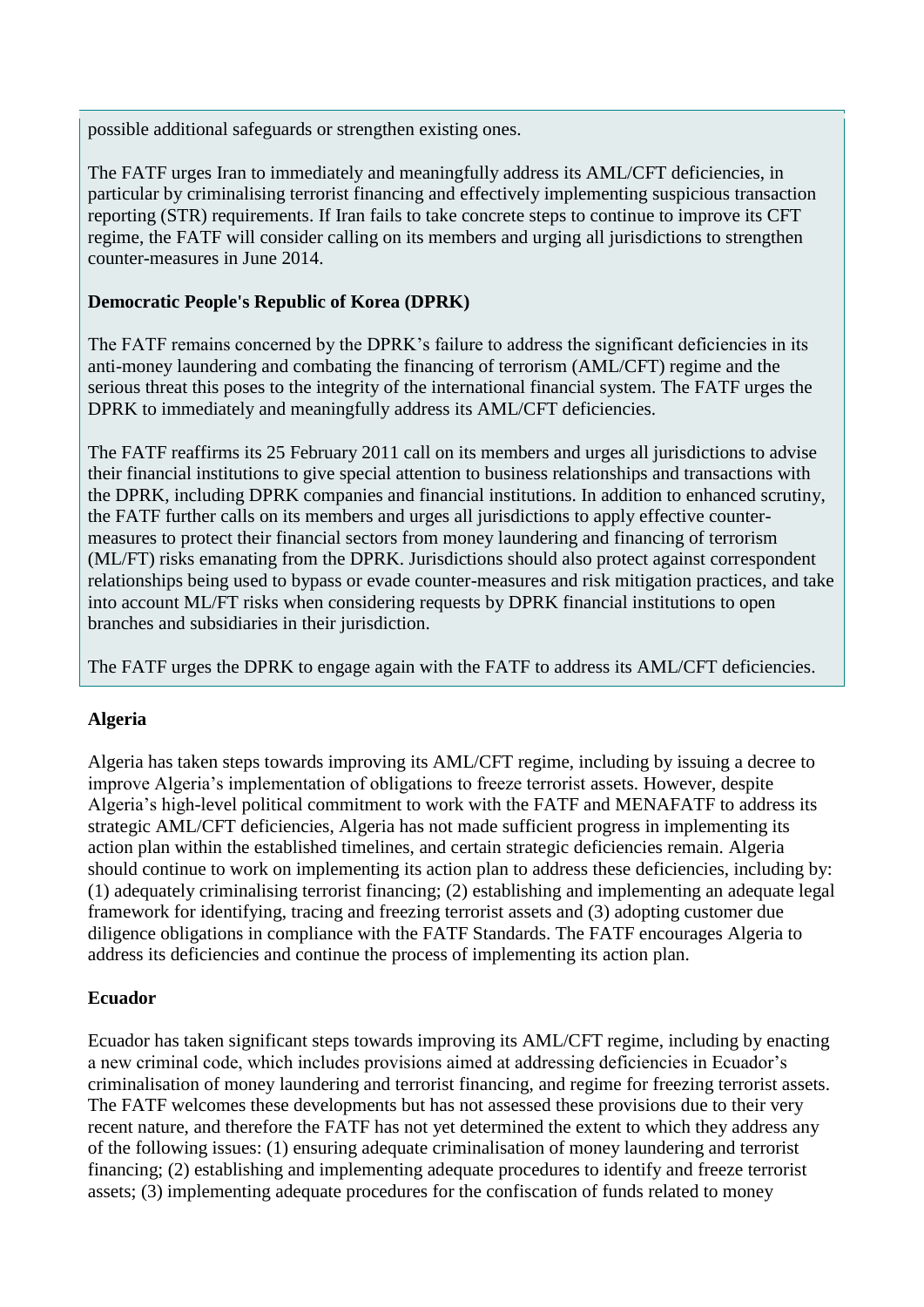laundering. Ecuador should continue to enhance co-ordination of financial sector supervision. The FATF encourages Ecuador to address its remaining deficiencies and continue the process of implementing its action plan.

### **Ethiopia**

Ethiopia has taken steps towards improving its AML/CFT regime, including by issuing a decree on customer due diligence and regulations on the freezing of terrorist assets. The FATF has not assessed the decree or the regulations due to their very recent nature, and therefore the FATF has not yet determined the extent to which they address any of the following issues: (1) establishing and implementing an adequate legal framework and procedures to identify and freeze terrorist assets; and (2) improving customer due diligence measures. The FATF encourages Ethiopia to address its remaining deficiencies and continue the process of implementing its action plan.

### **Indonesia**

Indonesia has taken steps towards improving its AML/CFT regime, including starting its implementation of UNSCR 1267 and establishing a high-level task force working to implement Indonesia's terrorist asset-freezing regime. However, despite Indonesia's high-level political commitment to work with the FATF to address its strategic CFT deficiencies, Indonesia has not made sufficient progress in implementing its action plan within the agreed timelines, and certain key CFT deficiencies remain regarding the development and implementation of an adequate legal framework and procedures for identifying and freezing of terrorist assets. The FATF encourages Indonesia to address its remaining deficiencies in compliance with FATF standards by taking steps to fully implement UNSCR 1267 and to clarify the legal framework and procedures for freezing terrorist assets.

### **Myanmar**

Myanmar has taken steps towards improving its AML/CFT regime. However, despite Myanmar's high-level political commitment to work with the FATF and APG to address its strategic AML/CFT deficiencies, Myanmar has not made sufficient progress in implementing its action plan, and certain strategic AML/CFT deficiencies remain. Myanmar should continue to work on implementing its action plan to address these deficiencies, including by: (1) adequately criminalising terrorist financing; (2) establishing and implementing adequate procedures to identify and freeze terrorist assets; (3) further strengthening the extradition framework in relation to terrorist financing; (4) ensuring a fully operational and effectively functioning financial intelligence unit; (5) enhancing financial transparency; and (6) strengthening customer due diligence measures. The FATF encourages Myanmar to address the remaining deficiencies and continue the process of implementing its action plan.

#### **Pakistan**

Pakistan has taken further steps towards improving its AML/CFT regime, including by renewing its Anti-Terrorism Amendment Ordinance to ensure that it continues to remain in effect while awaiting enactment by Parliament. The FATF encourages Pakistan to expeditiously implement the ordinance, including its UNSCR 1373 obligations. The FATF continues to urge Pakistani authorities to take the necessary steps to complete the parliamentary process to enact the ordinance into permanent law in order for the FATF to authorise an on-site visit to confirm that the process of implementing the required reforms and actions is underway to address deficiencies previously identified by the FATF.